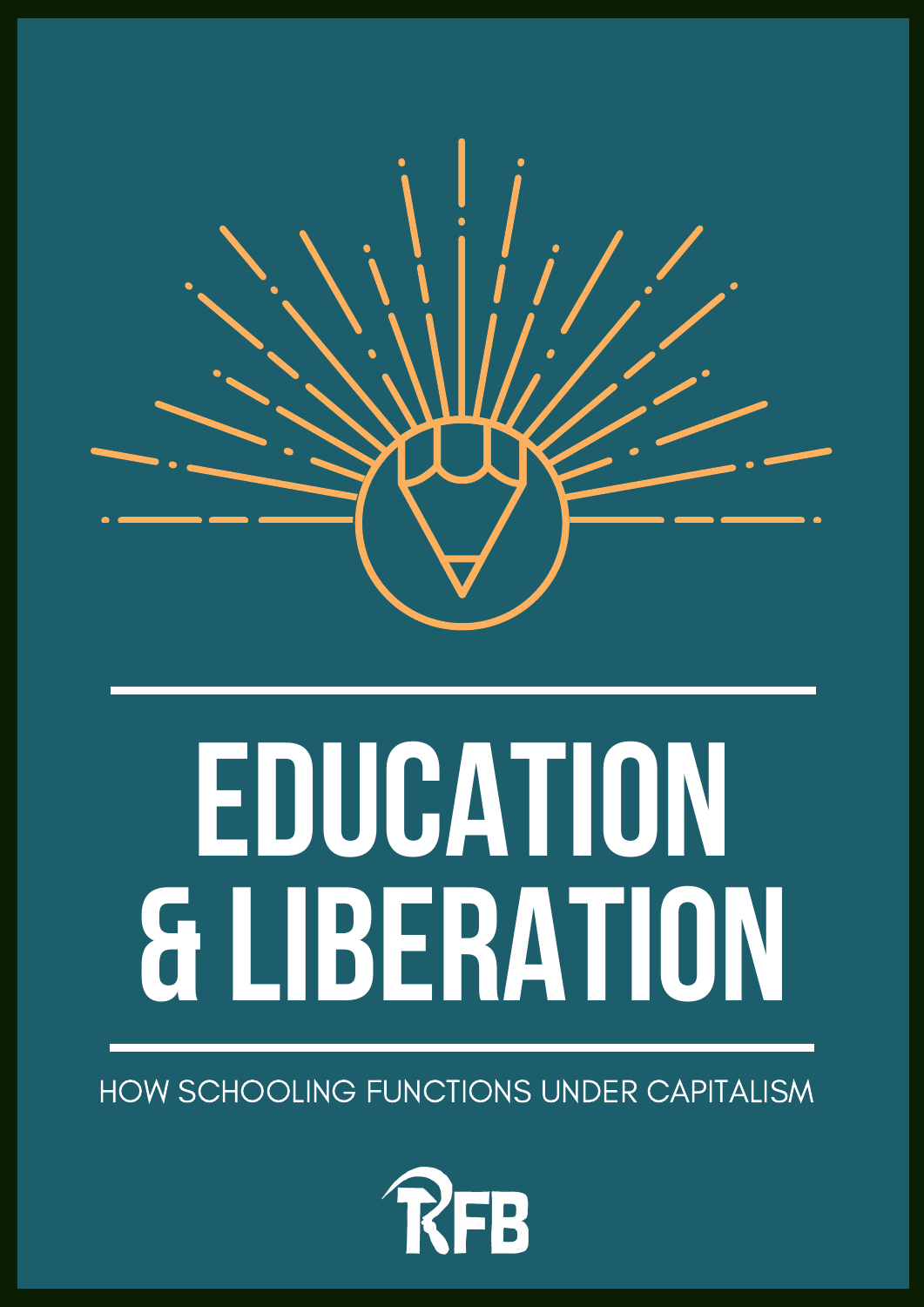### **EDUCATION MATTERS!**

A good education is a necessity for everyone. Education forms the foundations of our lives, from childhood to our later years. It gives us tools to interpret and navigate the world around us. No society can thrive without an educated population.





Today, we are facing environmental collapse brought on by centuries of colonialism and capitalist extraction. Now more than ever before, we need education that enables us to understand what is happening and take action to reclaim our future.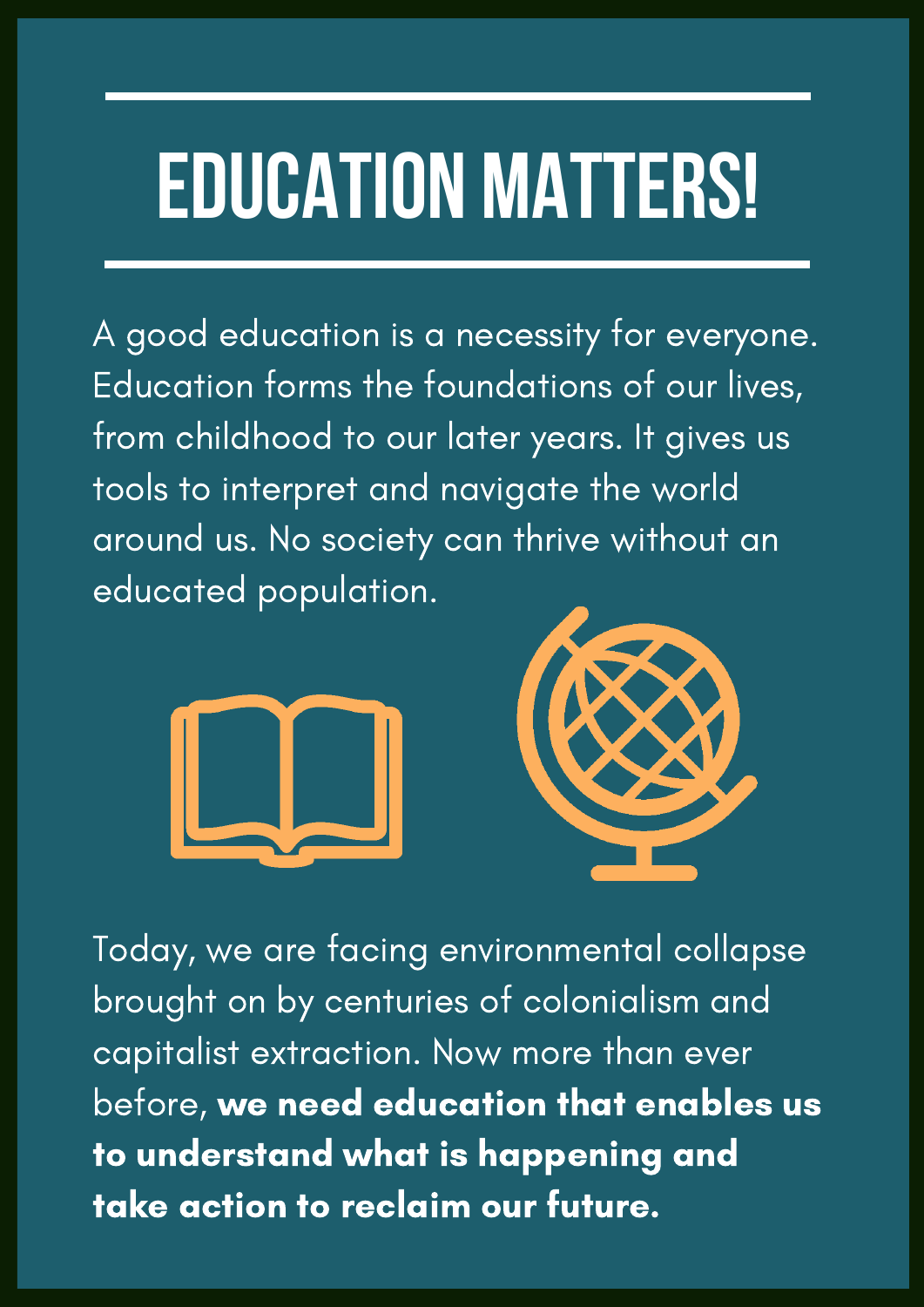British education is often considered " good, " especially compared to standards of education in other countries around the world. However, education systems in many countries have been forced into conditions of underdevelopment by British and European colonialism and its modernday economic and political legacies.

British education scores highly in rankings devised by the British capitalist ruling class, who control and structure our education systems entirely for their own benefit - to preserve their own class and to reproduce the class of workers whose labour they rely on.

In the classroom, students are indoctrinated with capitalist and imperialist ideology. We are taught to equate economic productivity with moral worth, to glorify war and colonisation, and to obey orders. Questioning or deviating from norms is discouraged or even punished. Eventually, students internalise these ideas and perpetuate them for another generation.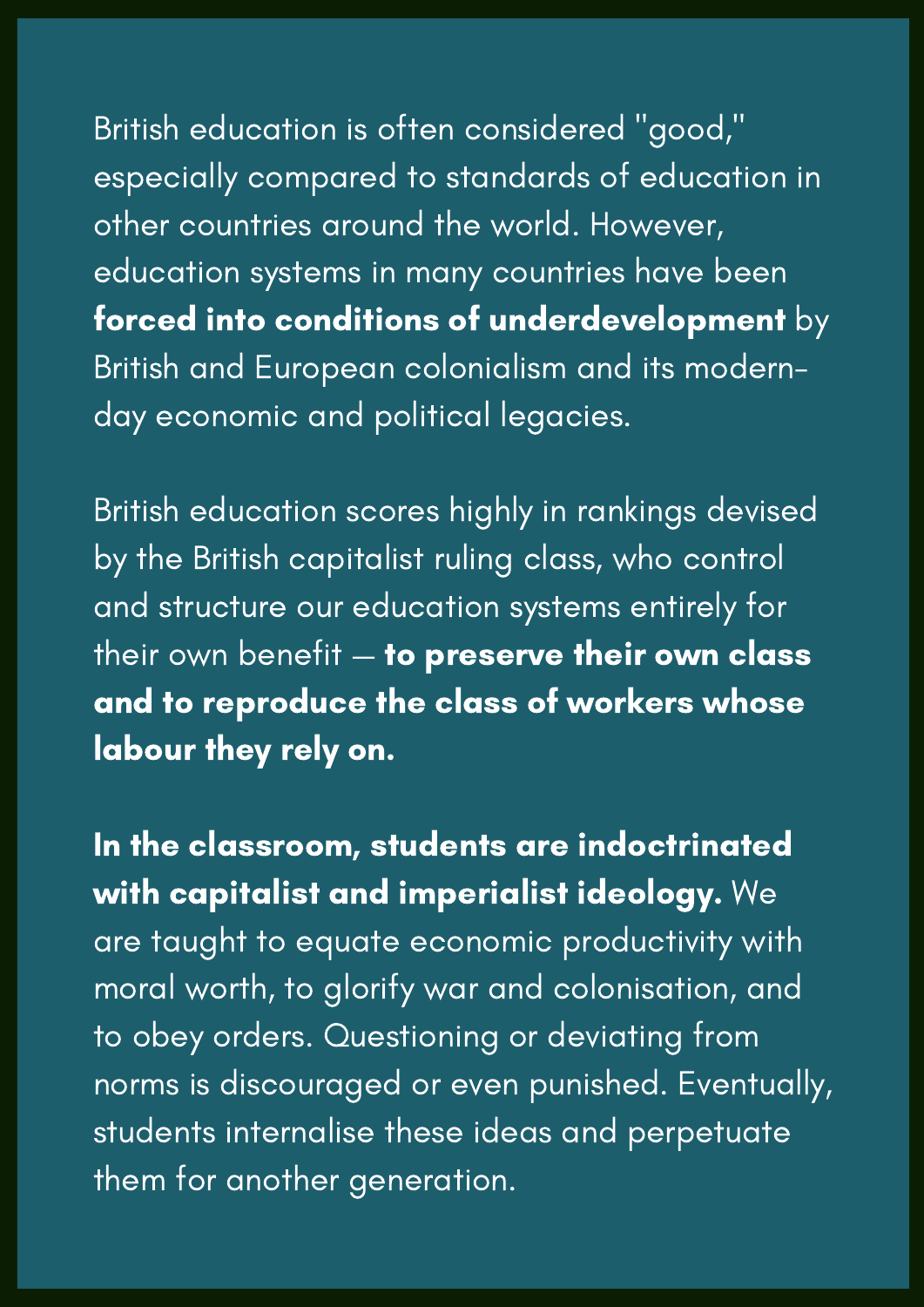### **THE CAPITALIST CLASSROOM**

Most working class people have not had a positive experience of school. Feeling disengaged or bored, being treated poorly by teachers and other students, and struggling to function within the classroom environment are all common problems, which lead to low attendance and bad GCSE results.

These outcomes do not indicate an inherent failing of the students — rather, they reflect the fundamental inhumanity of bourgeois education under capitalism.

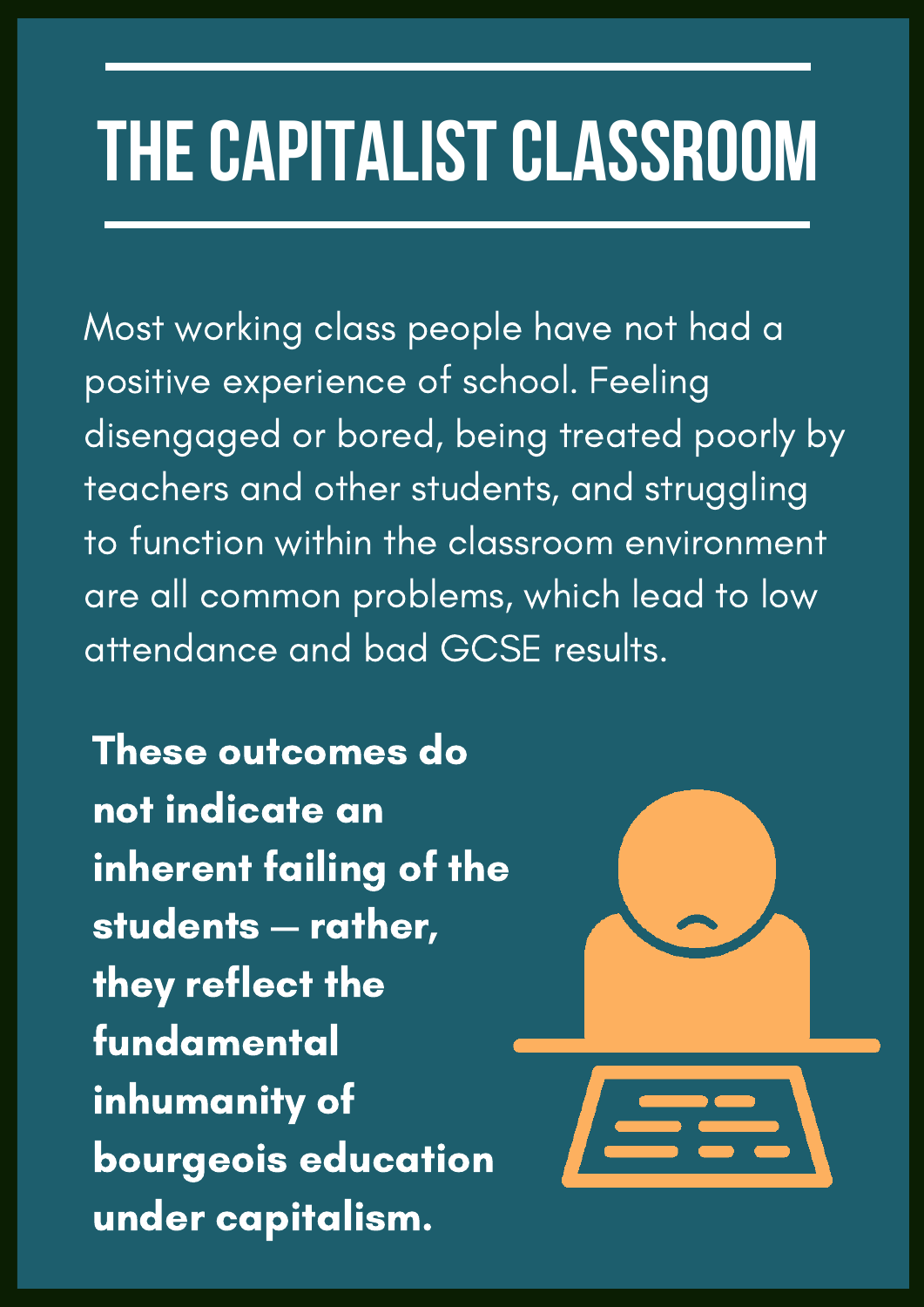The capitalist school mimics the capitalist workplace. Pupils have no say in what they learn or how they learn it, and are never viewed as having knowledge of their own to contribute. If they are punished, they have no recourse. They are only allowed to express themselves during strictly limited periods of time, at lunch or recess.

This restrictive environment prepares young people for the misery and alienation that they are expected to experience as working adults.

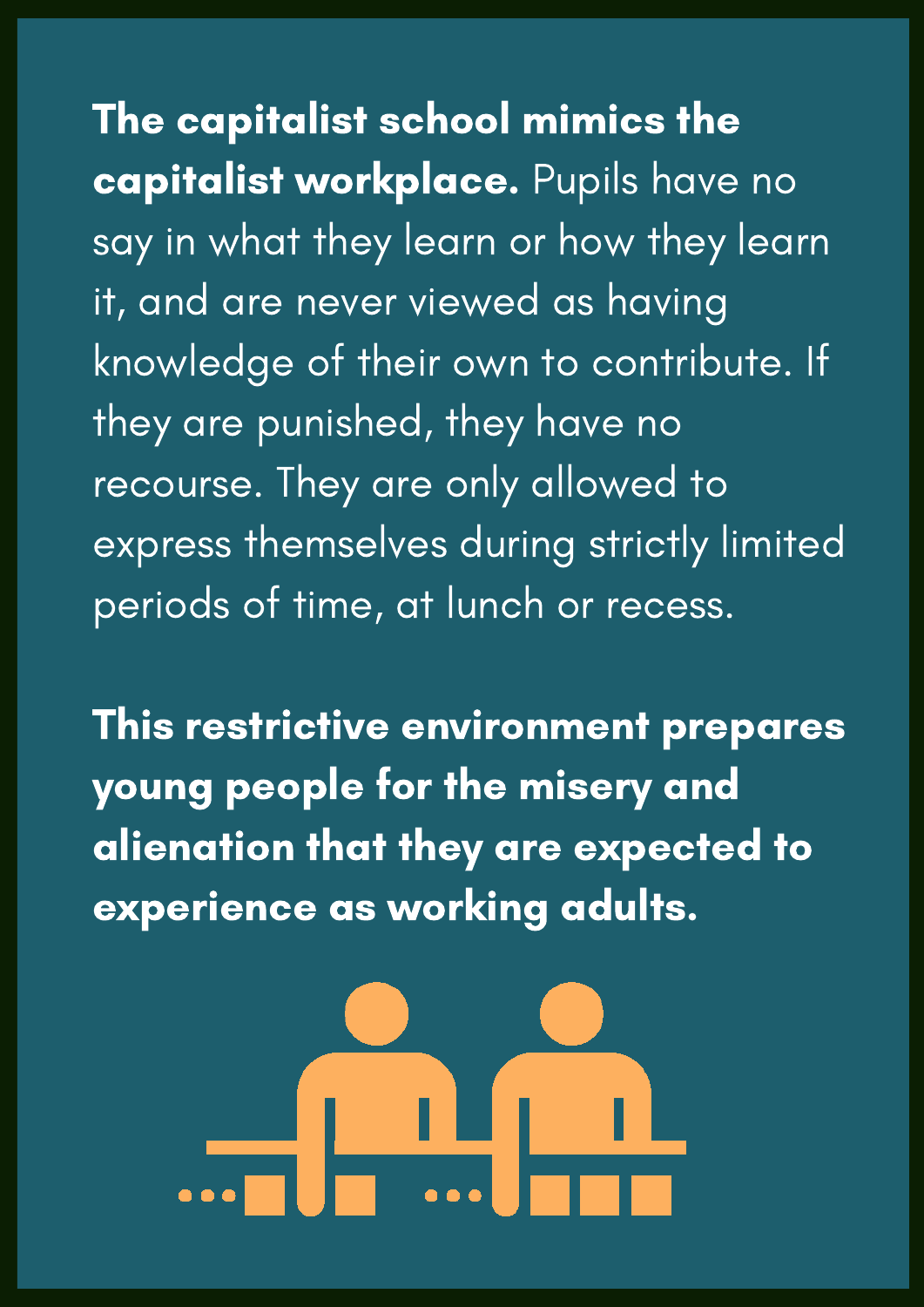Children are brimming with interest, talent, and a natural ability to learn and grow. Capitalist education is designed to suppress and eliminate these qualities rather than nurture them. Few adults know the true joys of learning; they associate the concept of education with the traumas of schooling, where they were punished for challenging authority or expressing themselves.

In other words, capitalist 'education' alienates people from the very idea of learning. Politically, this result benefits the ruling class by robbing the working class of potential leaders and forcing us to choose sides from a selection of bourgeois political parties, none of whom have working people 's interests in mind.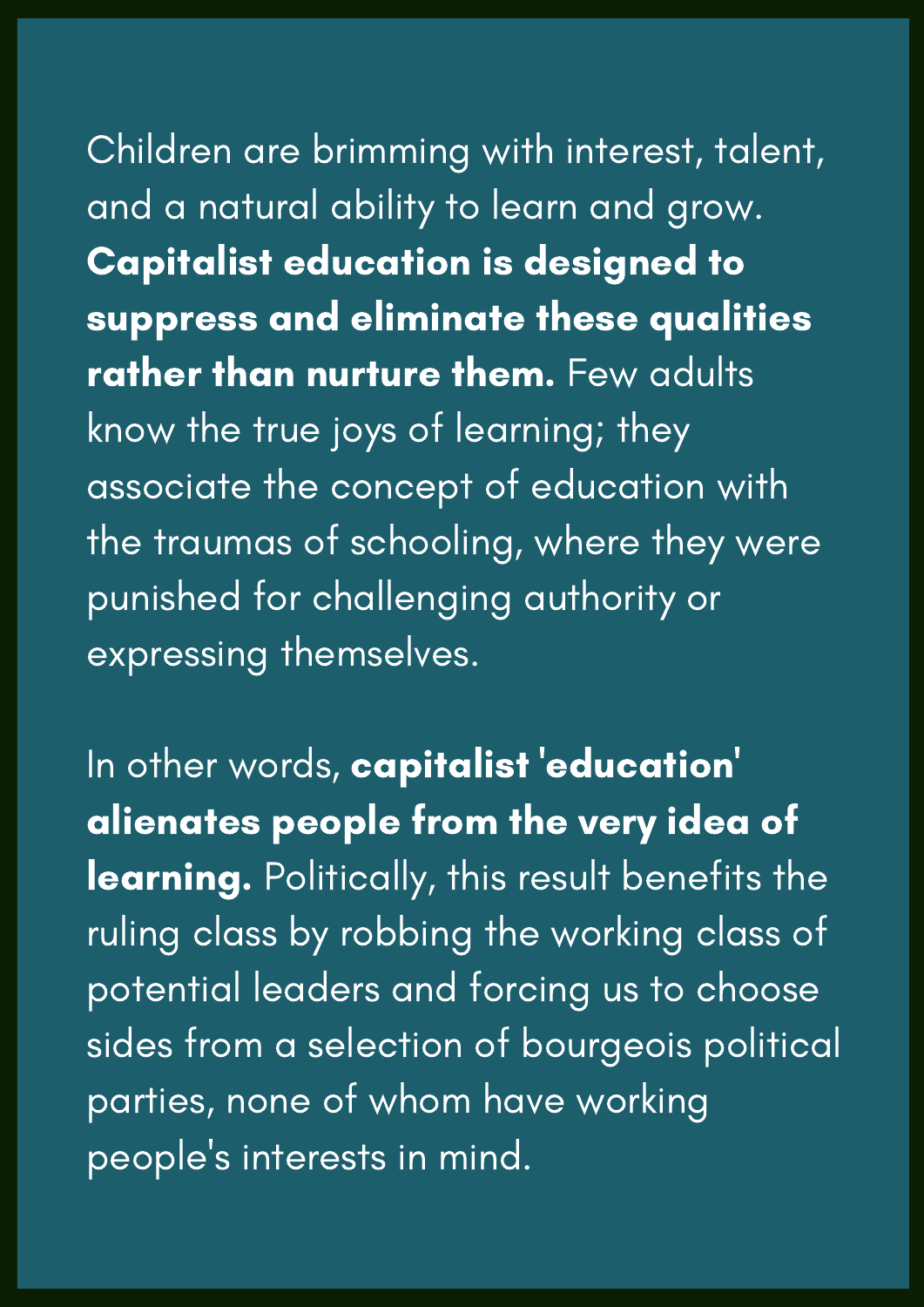Capitalist education also upholds racist and imperialist narratives about Britain ' s role in world history, teaching children to regurgitate chauvinistic propaganda and preventing them from recognising their position as the proletariat of an imperialist nation.

Schools are not primarily concerned with developing wellrounded, responsible, intellectually curious human beings. Their priority is achieving the highest possible scores on the standardised tests issued by the capitalist state.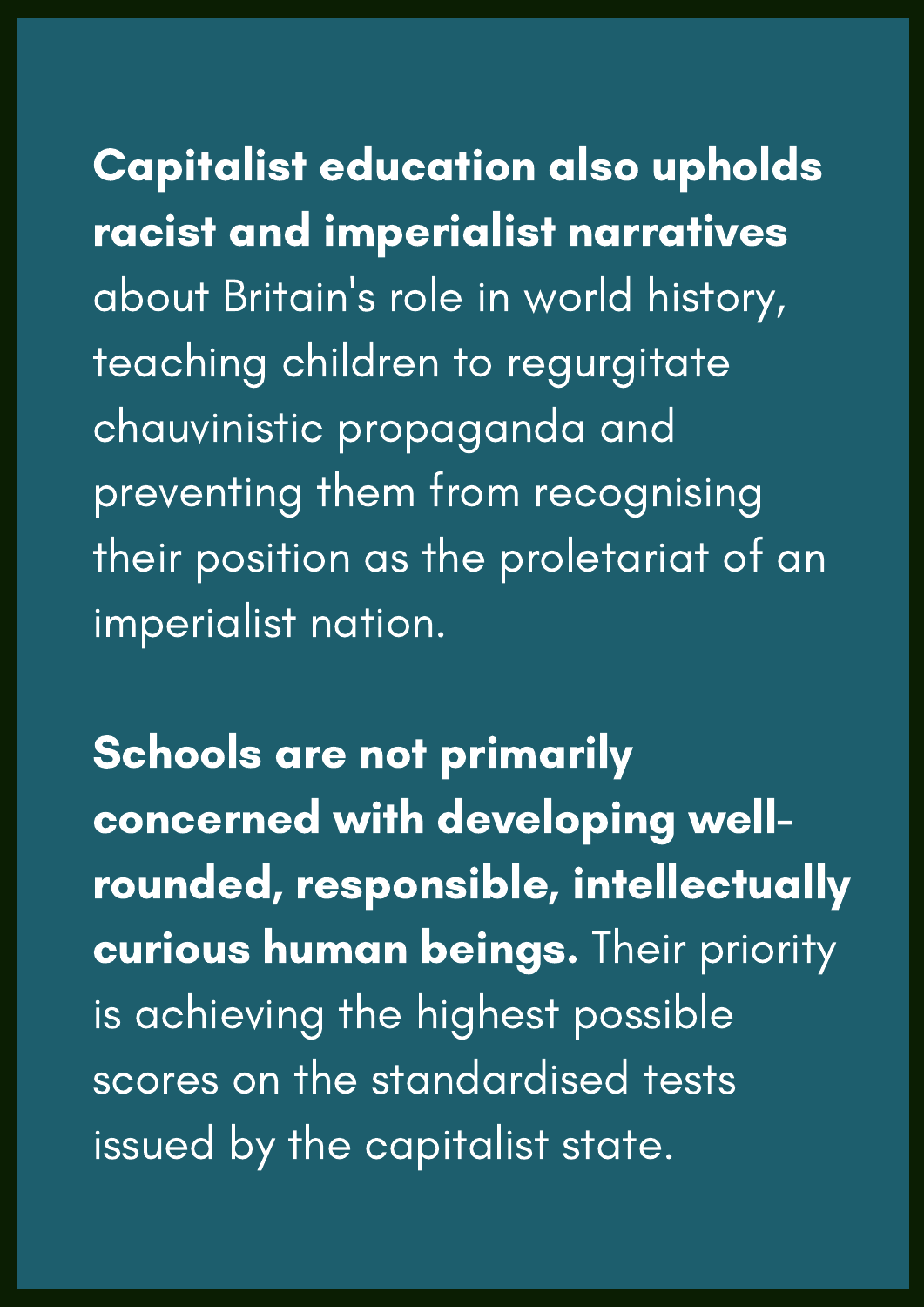#### **THESCHOOL-TO-PRISON PIPELINE**

In the capitalist education system, performance is measured without consideration of circumstances. Factors that provably affect a student' s performance at school (such as race, gender, disability, and class) are ignored completely.

By alienating students, particularly Black students and other students of colour, from formal education, academic achievement can be regulated. This gives a systemic advantage to white children and those from bourgeois backgrounds. In this way, marks are outright rigged, as the 2020 exam results scandal definitively showed.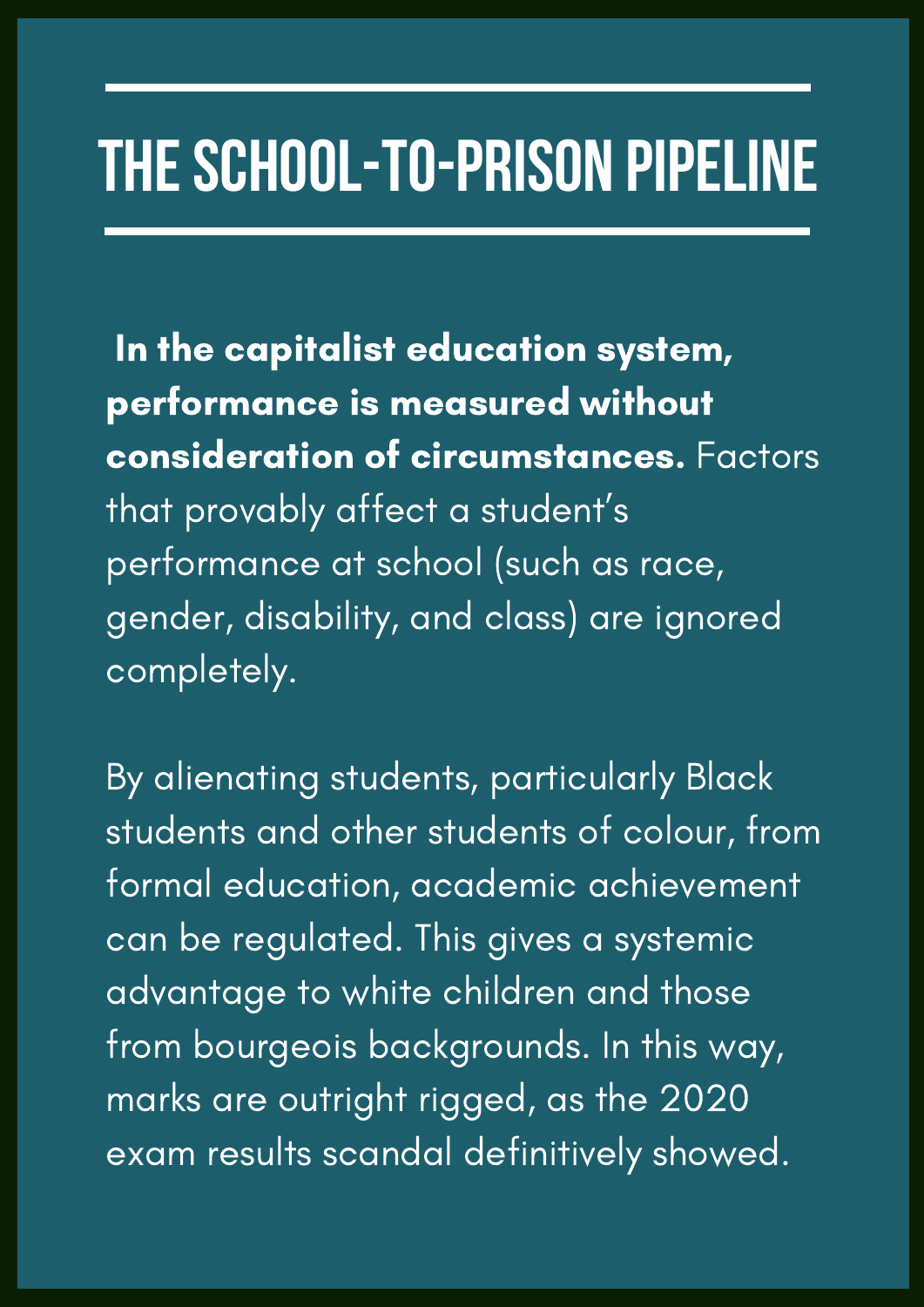#### On the flip side of systemic privilege, there is oppression and super-exploitation.

The majority of " young offenders " (child prisoners) have a similar story: their path to incarceration or institutionalisation began through class exclusion, in-school exclusion, expulsion, and finally arrest and imprisonment.

Each step leads to the next — and it all starts in school.

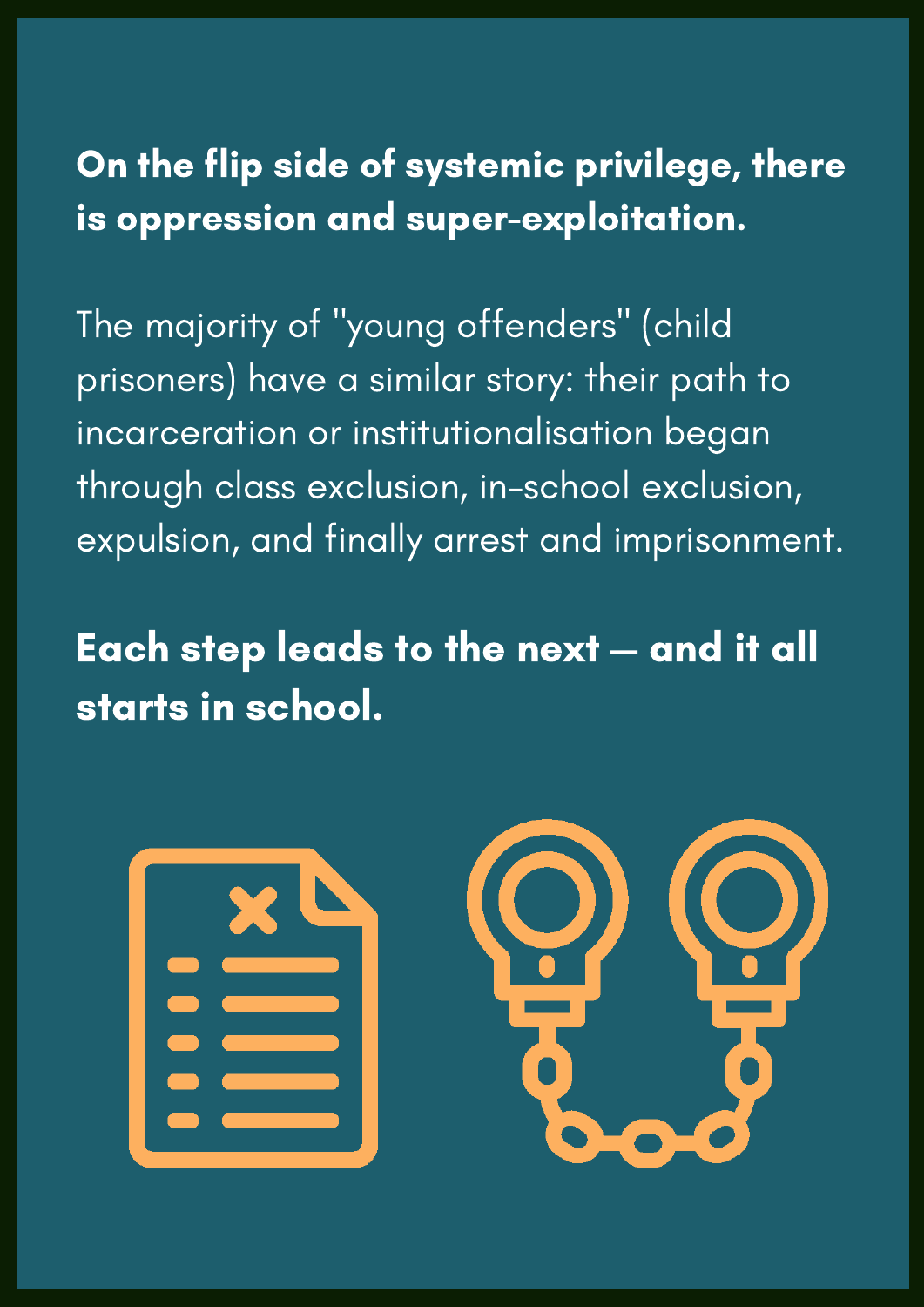Excluded pupils are 7 times more likely to have special educationalneeds.

#### Everyday,35studentsare permanentlyexcluded fromschool.

Only1%ofthem willget5+GCSEs.

The school and the prison go hand in hand under capitalism, sharing the same carceral logic. "Carceral logic" refers to how prisons, and other approaches that involve the violence of incarceration, are built into our culture and everyday lives. Just as prisons claim to solve crime by removing people from society, exclusions purport to solve undesirable behaviour by removing students from their schools and communities.

But are these children truly beyond hope? Do they really "deserve " this kind of punishment and its longterm ramifications? **Exclusions don't do any good** for students or society; they just perpetuate the systemic inequalities that exist in education.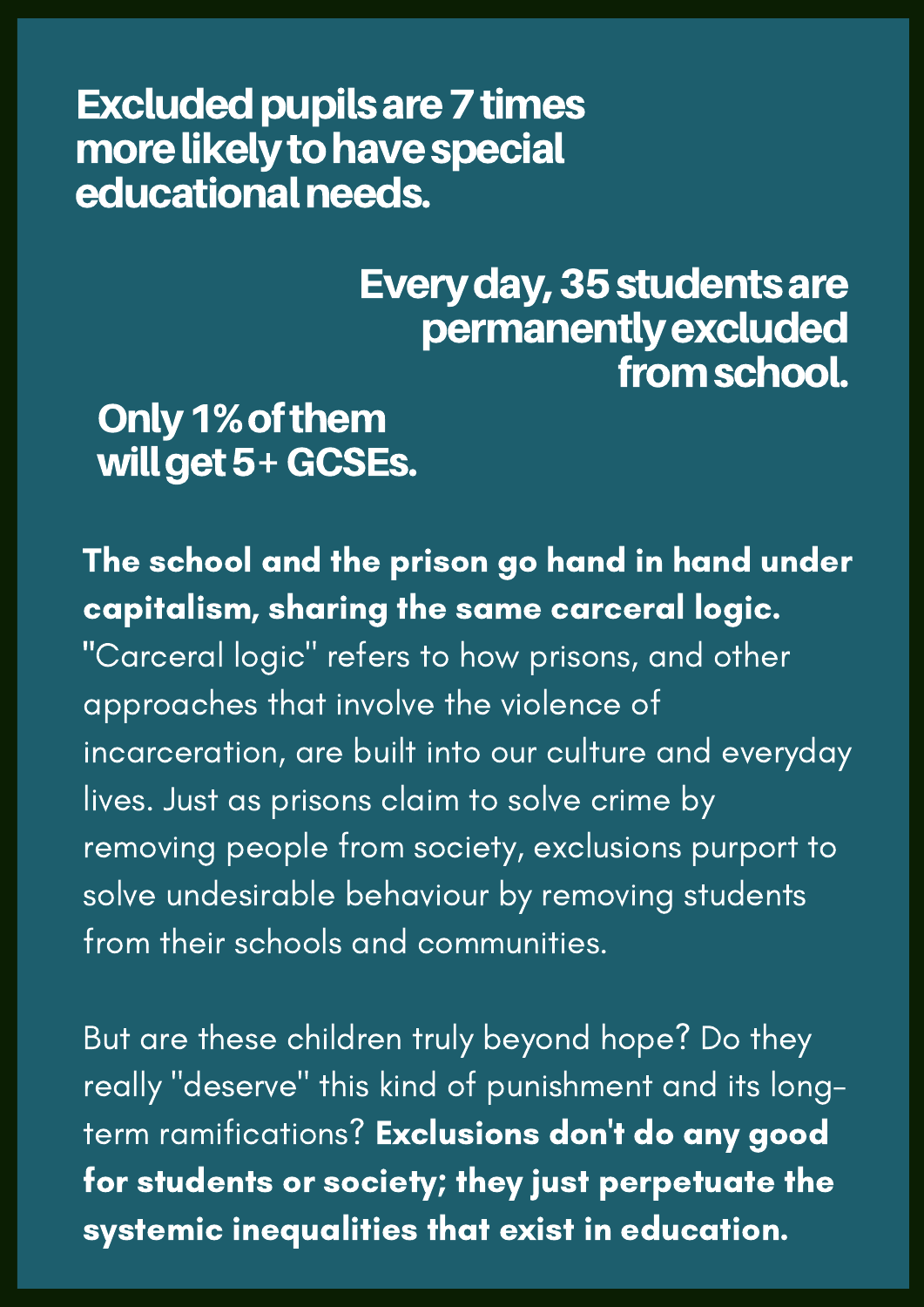### **TEACHERSIN TURMOIL**

Austerity has reduced teachers' wages and stretched classroom resources to their limit. Teachers ' jobs depend on standardised test scores, and so students are reduced to numbers, measured by their ability to conform to an expectation rather than by their personal intellectual development.





The unsurprising result is that fewer people are going into teaching, which has only worsened the already unmanageable workloads of school staff. Disillusionment and exhaustion are common among seasoned teachers, yet they are compelled to stay in their jobs due to rising retirement ages and the threat of financial insecurity that comes with old age.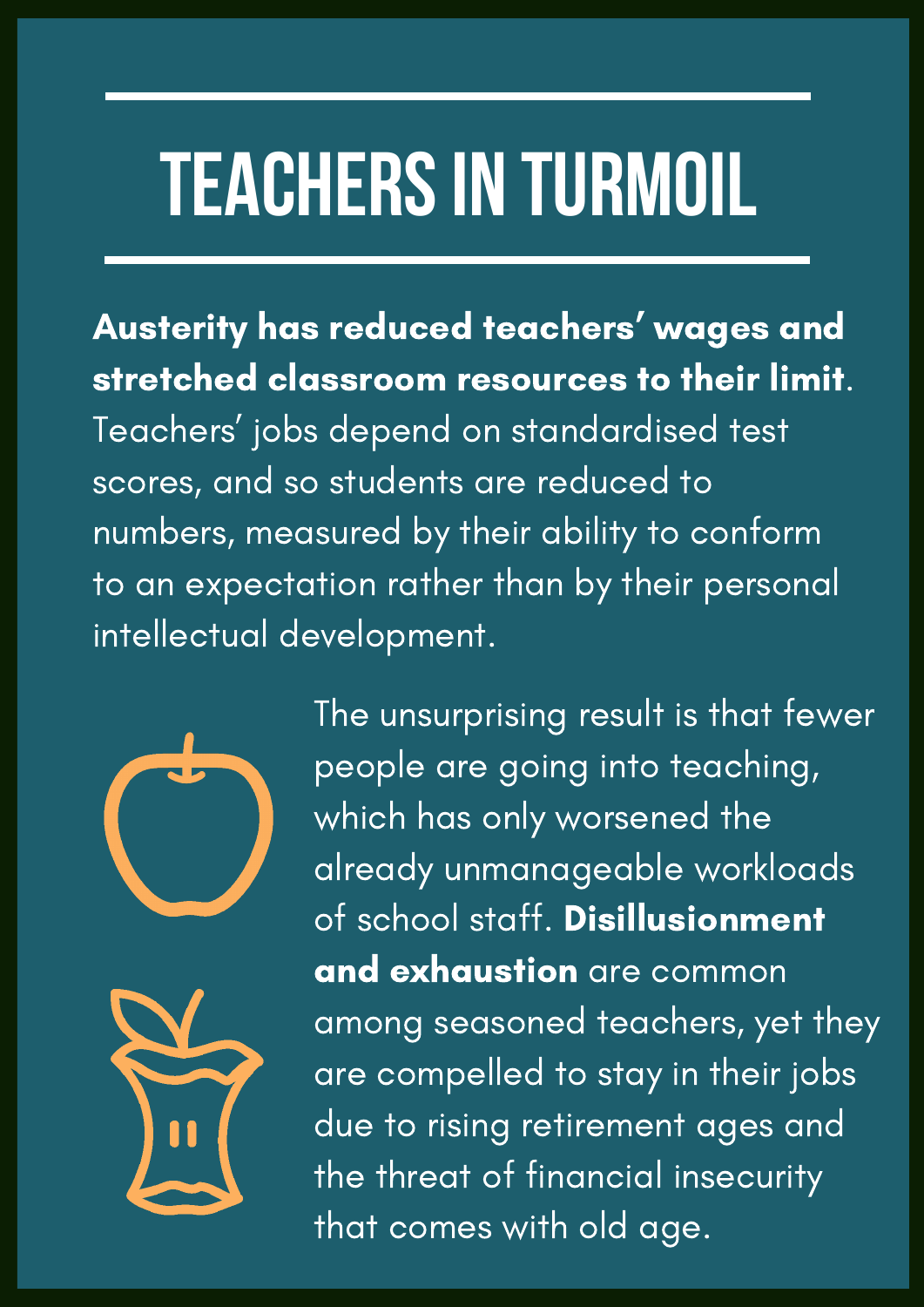The reason behind these problems is that in capitalist terms, teaching is an " unproductive " industry meaning that it provides little immediate profit for capitalists.

The long, bitter struggle of workers to force the bourgeois state to outlaw child labour and introduce mandatory state education shows plainly that a well-rounded education of the working class is the last of the capitalists ' priorities. Education is only useful to capitalists insofar as it is necessary to produce the next generation of productive workers.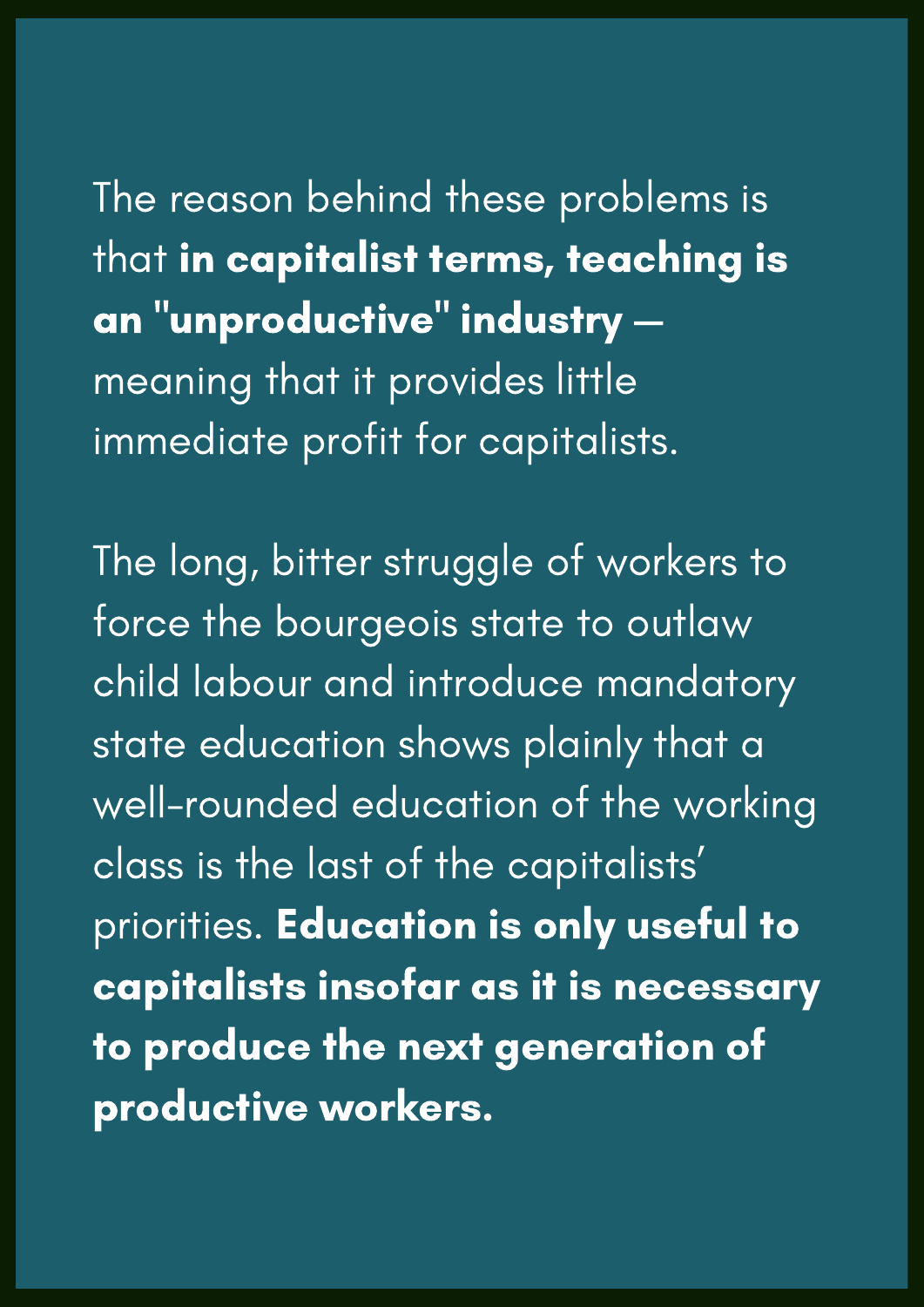Class struggle has brought about some reforms, but because these were never consolidated through socialist revolution, they have always been manipulated by the bourgeois state, as evidenced by the common practice of laying off teachers during recessions.

The result of this arrangement is that everyone suffers. Pitted against each other, students and teachers alike are denied the rightful joys of giving, receiving, and developing knowledge.

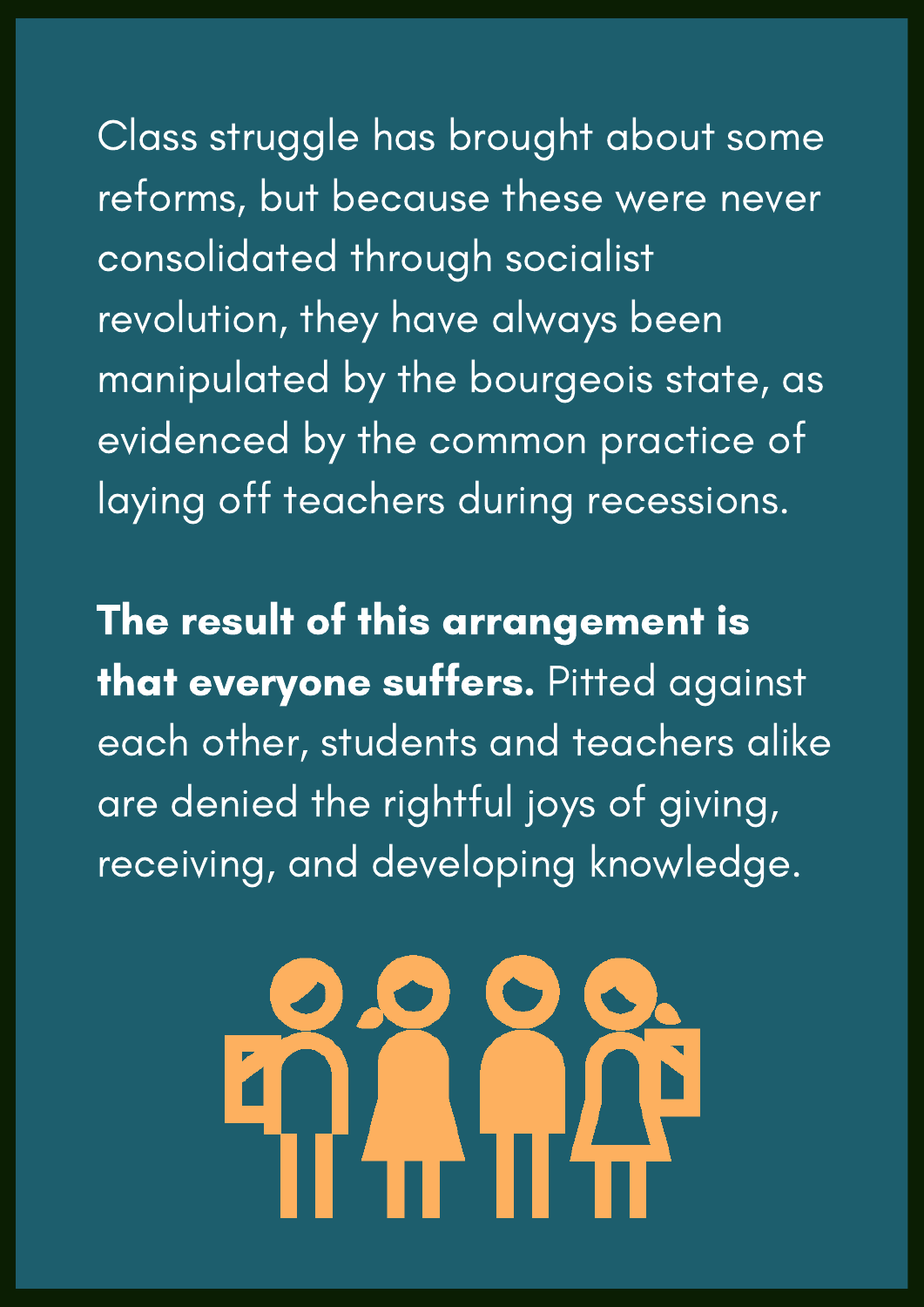#### **BOURGEOISIDEOLOGY**

The content of school curricula is equally harmful. From the outset, schools teach the ideology of capitalistimperialism, attempting to instill children with a deeply rooted belief in a system that enriches a small class of land- and property-owners and exploits and oppresses working people.

"fascism is a thing of the past"

*"history is like a novel where the main characters are monarchs and their children"*

"Britain is a democracy and respects the democracy of other nations"

"our system rewards hard work and creativity"

Statements like these are false, but they are taught to the working classes so that we identify with our oppressors and sympathise with bourgeois perspectives on political, historical, and social issues. Capitalist education is meant to prevent us from recognising the oppression that is wrought by capitalism globally: we can't challenge what we don't realise exists.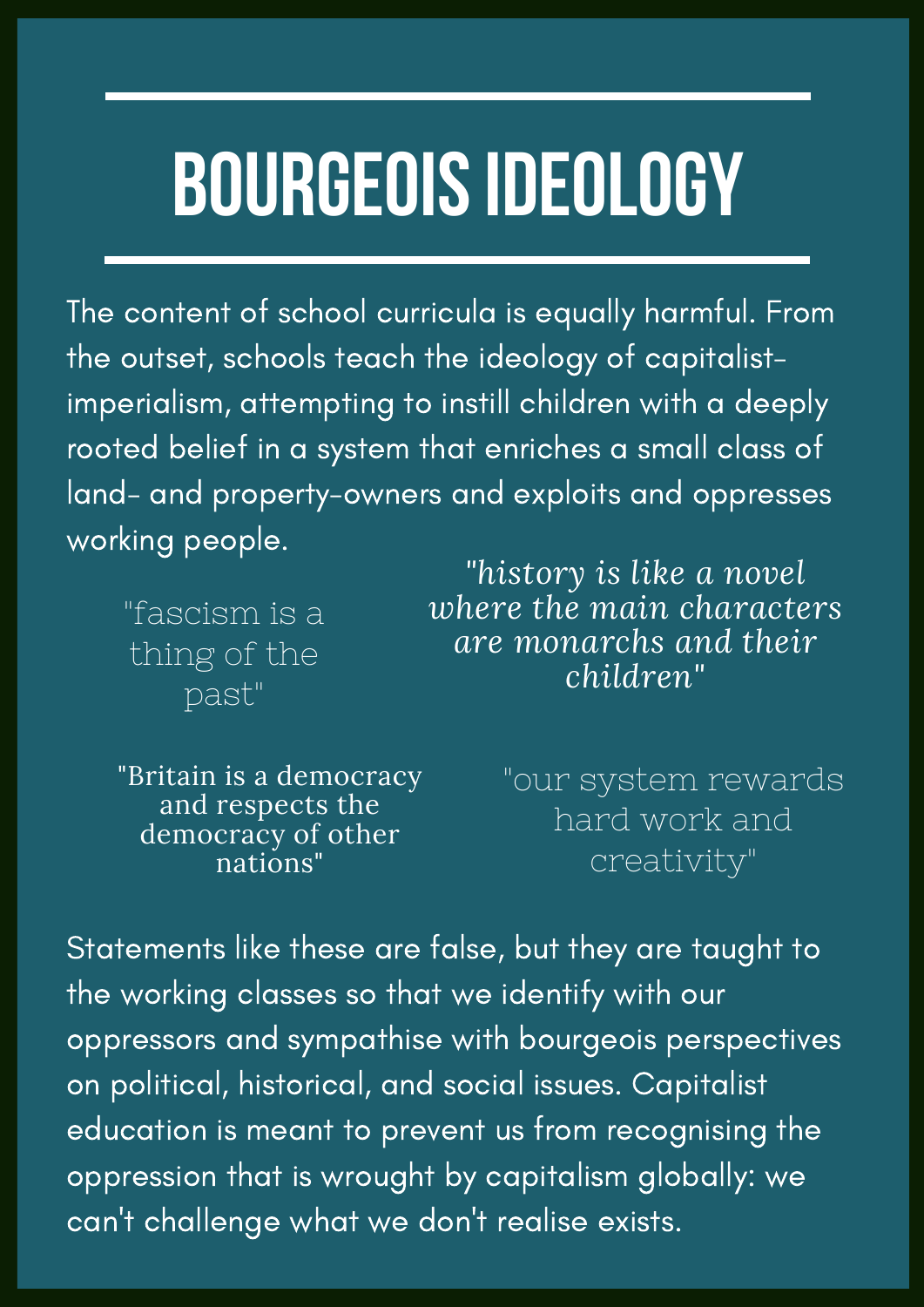### **EDUCATION ASLIBERATION**

We need a new, liberatory approach to education, because the capitalist education system was not designed for the benefit of working class and oppressed people: it was designed to suppress us.

A liberatory education should teach real history, recognising that the modern world is built on a system of injustice and exploitation — but also that there are many legacies of fierce resistance to be studied and learned from.

It should approach topics in an interconnected way  $$ for example, considering how Newton ' s first law of motion, that "bodies in motion remain in motion unless an equally opposing force acts upon it, " applies equally to political struggle.

It should accommodate the unique interests and learning styles of individuals. It should be about fulfilling the needs of all people, rather than training to support the rich.